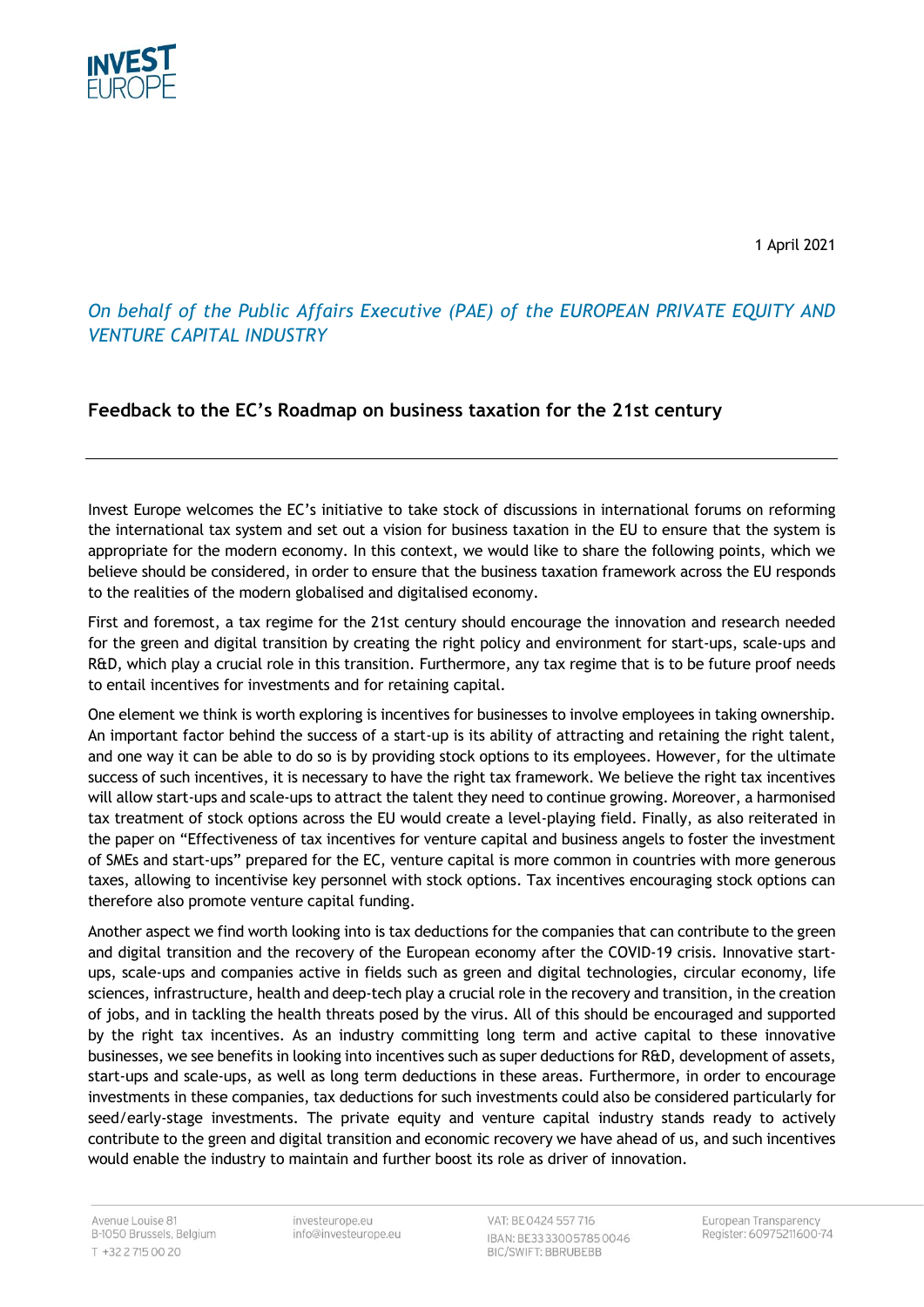

Finally, when taxing businesses which are part of global value chains, the global aspects must be taken into account. Therefore, it is important that the upcoming EU initiative on digital levy is consistent with and builds on the OECD work on Pillar 1 and Pillar 2. Having two different regimes – one at EU level and one at international level – would increase the complexity and compliance burden and the risk of double taxation. This could also lead to a situation where investments in the EU are more expensive and less attractive than in other territories, which would be to the detriment of the EU economy and EU companies depending on those investments, in particular in the times during and after the COVID-19 crisis, where investments are all the more needed.